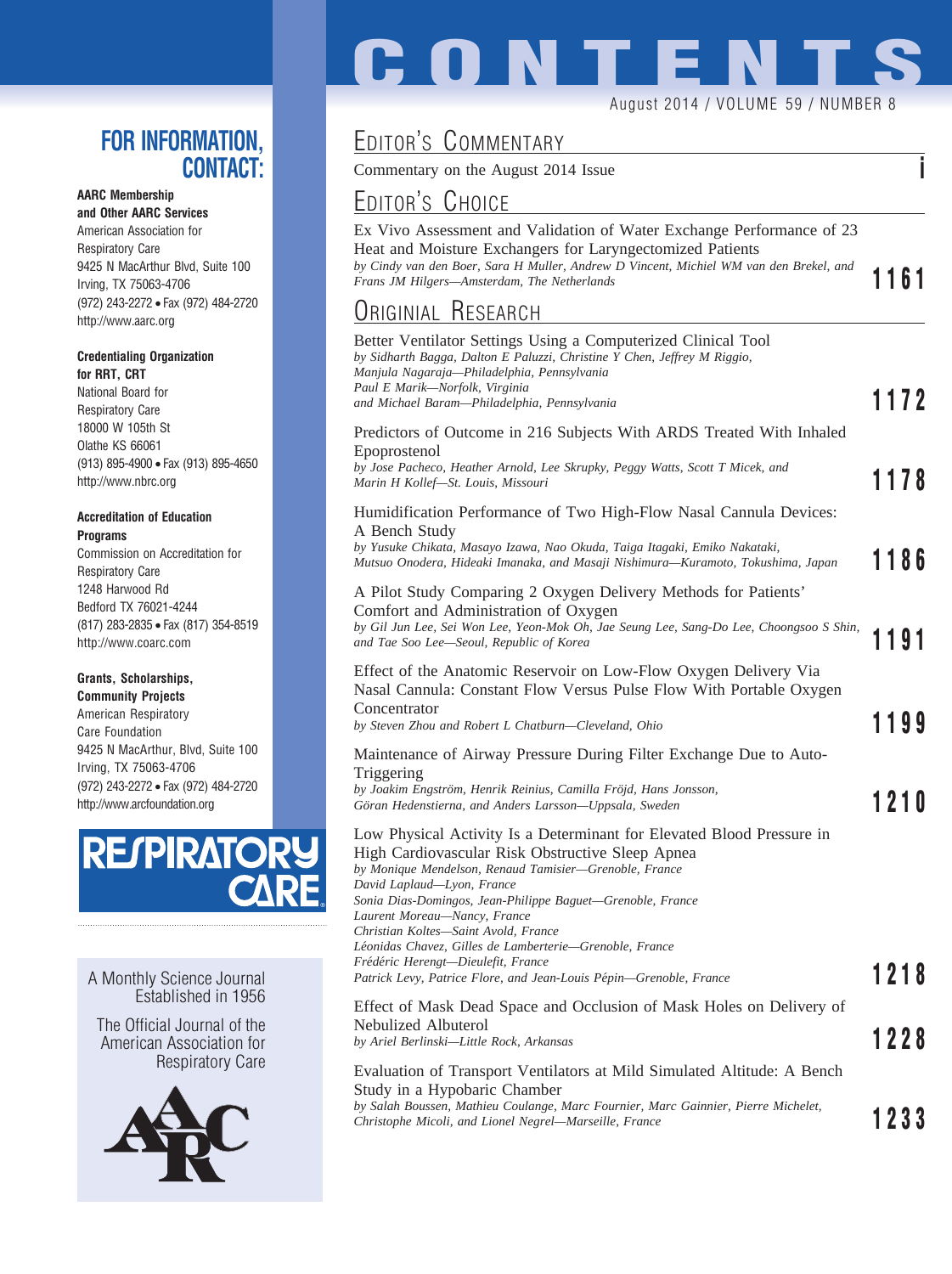# **CONTENTS** CONTINUED...

| The Accuracy of Transcutaneous $P_{CO_2}$ in Patients With Severe Brain Injury: A Comparison With<br>End-Tidal $P_{CO_2}$<br>by Sébastien Rosier, Yoann Launey, Jean-Paul Bleichner, Bruno Laviolle, Alice Jouve, Yannick Malledant, and<br>Philippe Seguin-Rennes, France                                                                        | 1242     |
|---------------------------------------------------------------------------------------------------------------------------------------------------------------------------------------------------------------------------------------------------------------------------------------------------------------------------------------------------|----------|
| Algorithms to Estimate $P_{aCO_2}$ and pH Using Noninvasive Parameters for Children with<br>Hypoxemic Respiratory Failure<br>by Robinder G Khemani-Los Angeles, California<br>E Busra Celikkaya, Christian R Shelton-Riverside, California<br>Dave Kale, Patrick A Ross, Randall C Wetzel, and Christopher JL Newth—Los Angeles, California       | 1248     |
| Procalcitonin Kinetics and Nosocomial Pneumonia in Older Patients<br>by Yan Shi, Ying-chun Xu, Xi Rui, Hong-min Zhang, Yao Wang, and Wei Du-Beijing, China                                                                                                                                                                                        | 1258     |
| Hyperinflation on Chest Radiograph as a Marker of Low Adherence to Positive Airway Pressure<br>Therapy in the Overlap Syndrome<br>by Theerakorn Theerakittikul-Chiang Mai, Thailand<br>Umur Hatipoğlu, and Loutfi S Aboussouan-Cleveland, Ohio                                                                                                    | 1267     |
| Analysis of STAT Laboratory Turnaround Times Before and After Conversion of the Hospital<br><b>Information System</b><br>by Gary R Lowe, Yolanda Griffin, and Michael D Hart-Little Rock, Arkansas                                                                                                                                                | 1275     |
| Effect of Locally Applied Transforming Growth Factor Beta3 on Wound Healing and Stenosis<br>Development in Tracheal Surgery<br>by Aykut Eliçora, Serife T Liman-Kocaeli, Turkey<br>Betul Arıca Yegin-Ankara, Turkey<br>Aslı G Akgül-Kocaeli, Turkey<br>Hakan Eroglu-Ankara, Turkey<br>Kursat Yildiz, Salih Topcu, and Cuneyt Ozer-Kocaeli, Turkey | 1281     |
| THOMAS L PETTY MEMORIAL LECTURE                                                                                                                                                                                                                                                                                                                   |          |
| Thomas L Petty's Lessons for the Respiratory Care Clinician of Today<br>by David J Pierson-Seattle, Washington                                                                                                                                                                                                                                    | 1287     |
| 40th Donald F Egan Scientific Memorial Lecture                                                                                                                                                                                                                                                                                                    |          |
| The Hidden Consequences of Ventilator Management Decisions<br>by Rolf D Hubmayr and Richard A Oeckler-Rochester, Minnesota                                                                                                                                                                                                                        | 1302     |
| 29th Philip Kittredge Memorial Lecture                                                                                                                                                                                                                                                                                                            |          |
| Electronic Distractions of the Respiratory Therapist and Their Impact on Patient Safety<br>by Peter J Papadakos-Rochester, New York                                                                                                                                                                                                               | 3        |
| <u>EDITORIALS</u>                                                                                                                                                                                                                                                                                                                                 |          |
| The Power of Suggestion<br>by Jeremy C Pamplin and Leopoldo C Cancio—Fort Sam Houston, Texas                                                                                                                                                                                                                                                      | 10       |
| Inhaled Epoprostenol in ARDS<br>by Ariel M Modrykamien-Omaha, Nebraska                                                                                                                                                                                                                                                                            | 12<br>13 |
| PUBLISHED ONLINE (WWW.RCJOURNAL.COM)                                                                                                                                                                                                                                                                                                              |          |
| <b>CASE REPORTS</b>                                                                                                                                                                                                                                                                                                                               |          |
| Biphasic Capnogram in a Single-Lung Transplant Recipient: A Case Report<br>by Hardeep S Rai, Justin K Boehm, and James K Stoller—Cleveland, Ohio                                                                                                                                                                                                  | 08       |
| Atypical Pattern of Lung Involvement in Pacemaker Endocarditis<br>by Fotini C Ampatzidou, Maria N Sileli, Charilaos-Panagiotis C Koutsogiannidis, Olga G Ananiadou,<br>Athanasios A Madesis, Vassilis G Michaelidis, and George E Drossos—Thessaloniki, Greece                                                                                    | 10       |